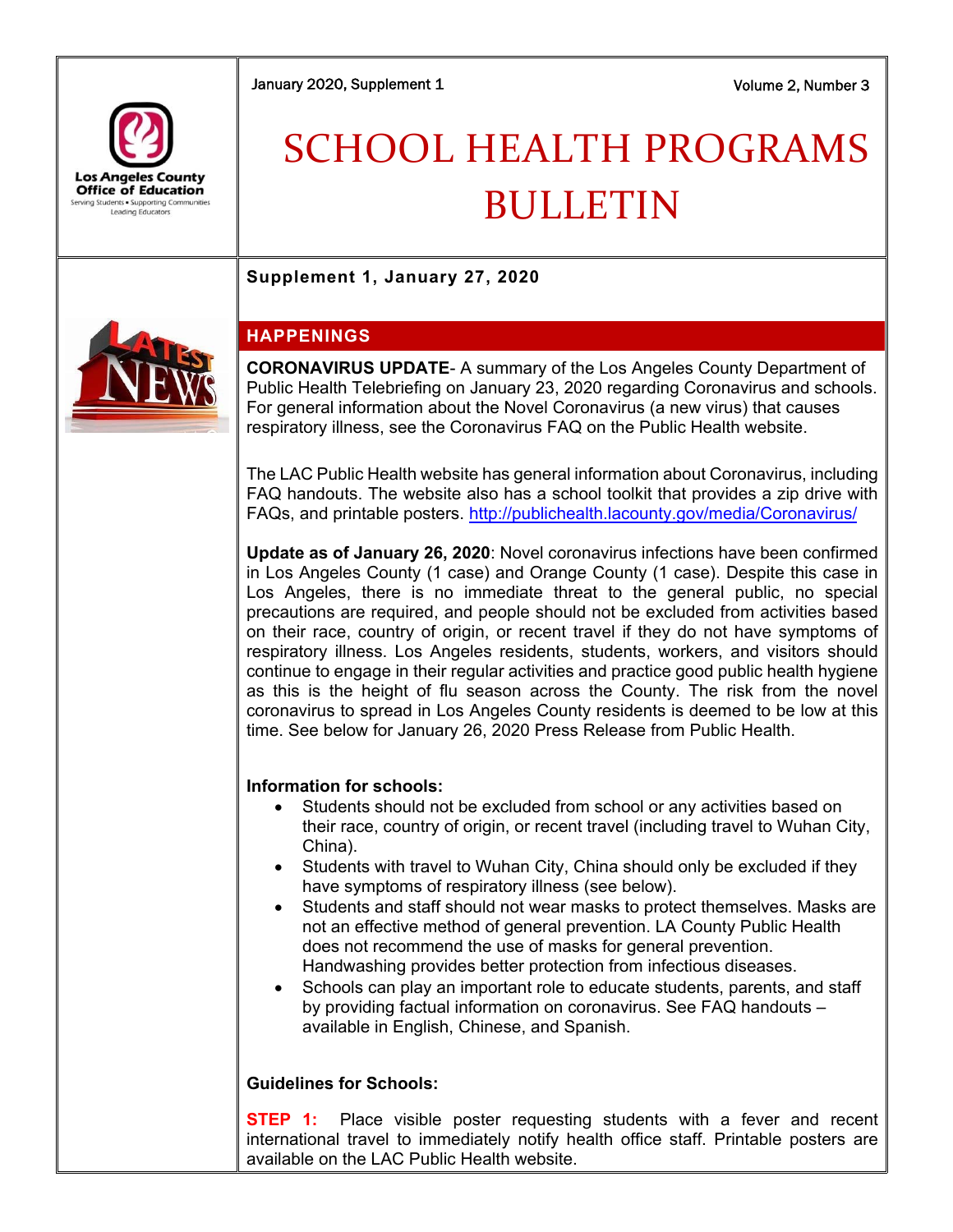| For any general illness, emphasize handwashing and staying home if sick.<br>Students should stay home until fever free for 24 hours.                                                                                                                                                                                                                                                                                                                                                                                                                                                                                                                                                                                                                                                                                                                                                                                        |
|-----------------------------------------------------------------------------------------------------------------------------------------------------------------------------------------------------------------------------------------------------------------------------------------------------------------------------------------------------------------------------------------------------------------------------------------------------------------------------------------------------------------------------------------------------------------------------------------------------------------------------------------------------------------------------------------------------------------------------------------------------------------------------------------------------------------------------------------------------------------------------------------------------------------------------|
| <b>STEP 2:</b> Does the student have:<br>1. Fever (T > 100.4 $\degree$ F or > 38 $\degree$ C)<br>2. Symptoms (e.g., cough, shortness of breath), AND<br>3. Travel to Wuhan City, China                                                                                                                                                                                                                                                                                                                                                                                                                                                                                                                                                                                                                                                                                                                                      |
| <b>IF NO</b> and student does not meet all three (3) criteria then STOP here and follow<br>general health office guidelines for when to send a student home based upon<br>symptoms.                                                                                                                                                                                                                                                                                                                                                                                                                                                                                                                                                                                                                                                                                                                                         |
| <b>IF YES</b> and student meets all three (3) criteria, then immediately isolate the student:<br>Place surgical mask on student<br>٠<br>Isolate student in another room with door closed                                                                                                                                                                                                                                                                                                                                                                                                                                                                                                                                                                                                                                                                                                                                    |
| <b>STEP 3:</b> Health office staff attending to the student should use standard precautions<br>- mask, gloves and handwashing.                                                                                                                                                                                                                                                                                                                                                                                                                                                                                                                                                                                                                                                                                                                                                                                              |
| <b>STEP 4:</b><br>1. Notify school nurse<br>2. School nurse or designee to contact parent to verify travel to Wuhan City<br>region and inform parent public health department will be contacted<br>immediately<br>3. School nurse to immediately call LAC Public Health - Acute Communicable<br>Disease Control for next steps:<br>ACDC (888) 397-3993 or (213) 240-7941 or for after hours (213) 974-<br>1234<br>Public Health will advise how to transport student to the hospital<br>Parent may be advised to pick up student and transport to the hospital                                                                                                                                                                                                                                                                                                                                                              |
| <b>Reminders:</b><br>Student health information, including infectious disease, is confidential and<br>$\bullet$<br>not to be shared with other students or staff as per FERPA (not HIPAA)<br>Confidential health information, including infectious disease, can be shared<br>$\bullet$<br>with Public Health as per Health and Safety Code laws.<br>Do not send out disease notification letters to students, parents, or staff<br>$\bullet$<br>unless directed by LAC Public Health.<br>Flu is still circulating and this season has seen a lot of flu more prevalent<br>among children, so schools may be experiencing high levels of illness. It's<br>not too late to be immunized to protect yourself and your family from flu.<br>Resources for flu information are available at<br>http://publichealth.lacounty.gov/acd/HealthEdFlu.htm This includes posters<br>for schools to encourage keeping sick children home. |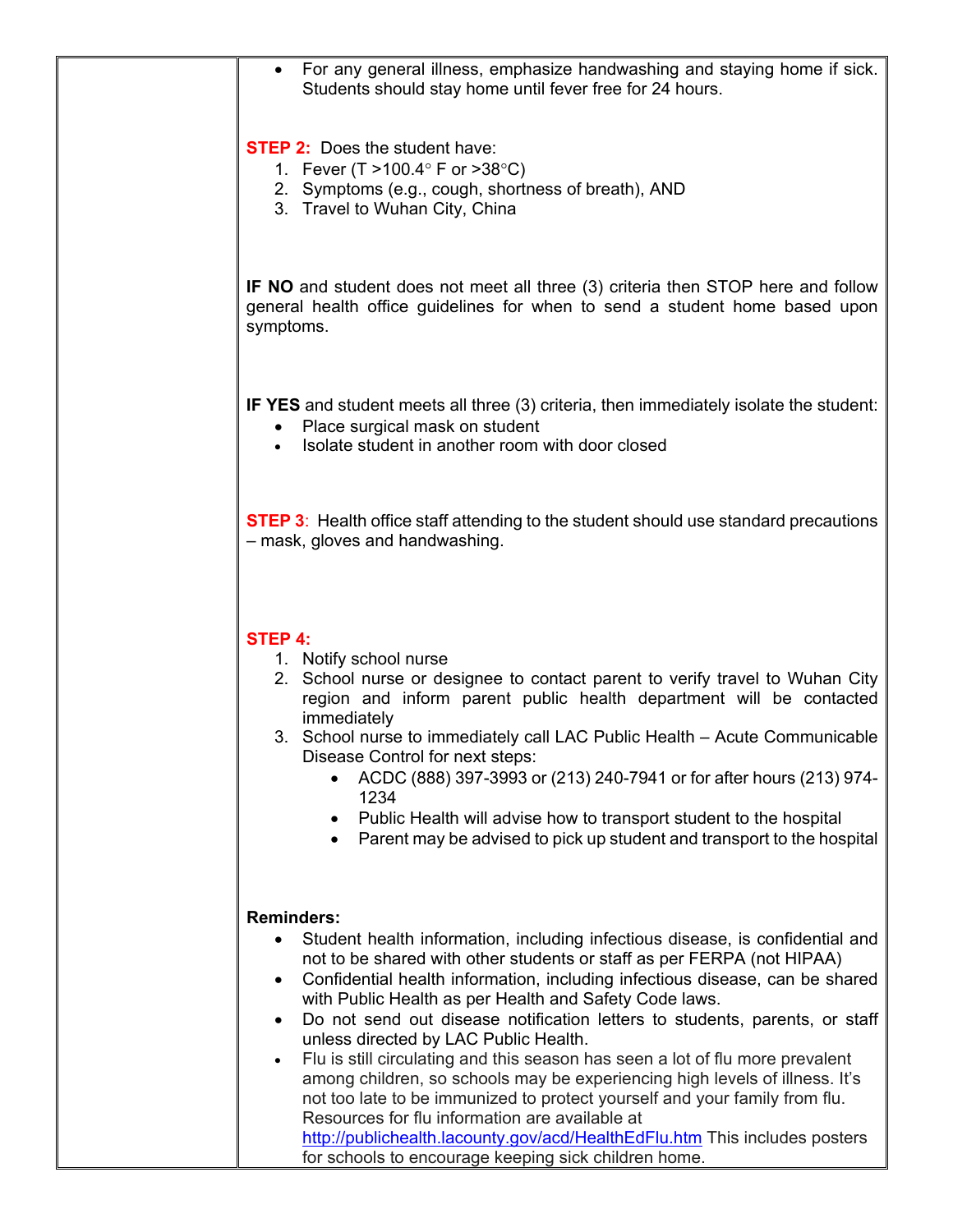#### **PUBLIC HEALTH CONFIRMS FIRST CASE OF 2019 NOVEL CORONAVIRUS IN LOS ANGELES COUNTY**

LOS ANGELES – The Los Angeles County Department of Public Health (Public Health) has confirmed the first case of 2019 novel coronavirus (2019-nCoV) in Los Angeles County. The infected person presented themselves for care once they noticed that they were not feeling well and is currently receiving medical treatment. There is no immediate threat to the general public, no special precautions are required, and people should not be excluded from activities based on their race, country of origin, or recent travel if they do not have symptoms of respiratory illness. Los Angeles residents, students, workers, and visitors should continue to engage in their regular activities and practice good public health hygiene as this is the height of flu season across the County. Public Health is working closely with the Centers for Disease Control and Prevention (CDC) and other federal, state and local agencies to monitor this novel coronavirus that has emerged from Wuhan, China over the past few weeks. This is a rapidly evolving situation and information will be updated as it becomes available.

#### **Additional information about the case:**

- This person is a returning traveler from Wuhan City, China.
- The person has been confirmed to have this new strain of coronavirus (2019 nCoV) by the CDC.
- The person is currently receiving appropriate care at a local hospital. In order to protect patient privacy/confidentiality, Public Health is not releasing the location.
- Public Health officials are working to identify persons who may have had close personal contact with this individual, including any friends, family members or health care professionals, to monitor them for signs and symptoms of illness and to take measures to prevent spread of the virus.

This is the only cases of 2019 novel coronavirus in LA County. There are currently 4 cases in the United States.

Public Health issued multiple health advisories beginning in early January informing local healthcare providers in LA County of the current situation. Public Health will continue to provide updates and work with local healthcare providers as the situation evolves.

"LA County is well prepared to manage cases and suspected cases of novel coronavirus. We are working closely with our federal, state and local partners to provide healthcare providers and the public with accurate information about actions we are taking to reduce the spread of novel coronavirus and to care for those who are ill. As with other respiratory illnesses, there are steps that everyone can take to reduce the risk of getting sick from circulating viruses, including coronavirus. This includes remaining home when ill, washing hands with soap and water frequently, and getting vaccinated against flu," said Barbara Ferrer, PhD, MPH, MEd, Director of Public Health. "Because novel coronavirus is new, we are learning more each day about transmission patterns and incubation periods. We will keep everyone informed as more information becomes available. The risk of transmission of coronavirus in LA County remains low," she added.

"Public Health, in collaboration with local healthcare, state, and federal agencies, including the California Department of Public Health and CDC, proactively trains for these scenarios and has protocols in place to protect both local communities and